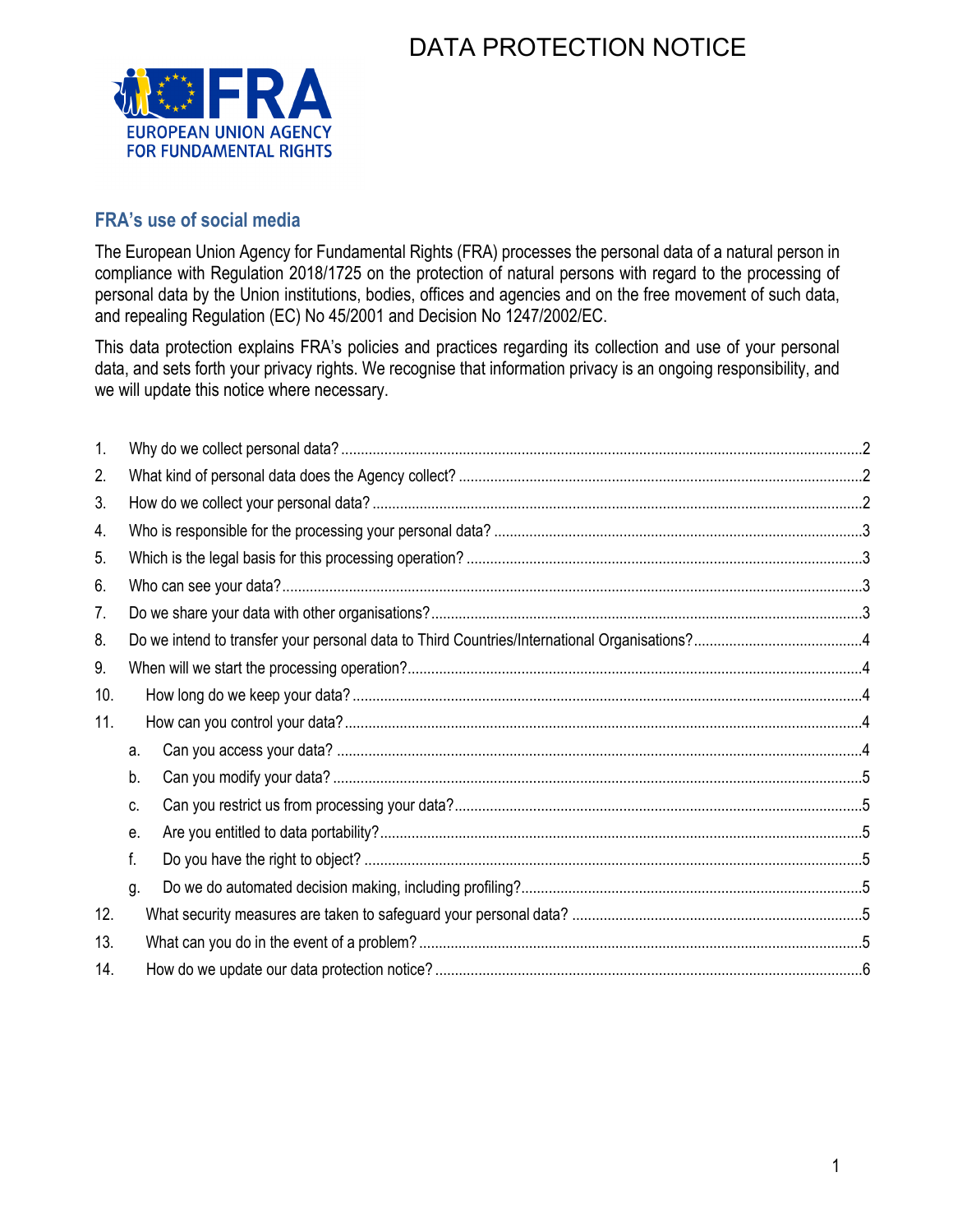

#### <span id="page-1-0"></span>**1. Why do we collect personal data?**

We process this personal data in order to share information about FRA activities to the public through social media platforms. Using social media platforms is only one way of communicating to the public. All information is also available on the FRA website, which is FRA's main platform used to communicate with the public. As such, citizens do not need to access social media platforms in order to be informed about FRA activities.

Data gathered via social media channels is used solely for statistical and analytical purposes, such as analysing social media users' reactions to FRA communication activities. This helps FRA to improve its communication activities and to coordinate its social media presence.

When monitoring FRA social media accounts, FRA relies mainly on the analytics embedded in the platforms and on statistics publicly available, such as number of likes that a post has generated. FRA also uses a thirdparty provider (i.e. Hootsuite) to aggregate and visualise publicly available data gathered through the social media networks. The aggregated data is used for the communication activities, such as coordinating social media presence, statistical and analytical purposes, as well as the promotion of the Commission's communication campaigns and related activities. Social media users who interact with FRA (for example commenting on FRA's posts) do so after having agreed the policies of those platforms.

### <span id="page-1-1"></span>**2. What kind of personal data does the Agency collect?**

Depending on the circumstances and, on the social media platform in question, FRA or its processors may collect and further process the following categories of data:

1) Personal data derived from the user profiles:

- identification data: name and surname, username, user identification, geographical area, age, gender and other personal characteristics such as the marital status, nationality
- professional and educational background: occupation, employment history, academic record etc.

2) Personal data available about users of social media platforms through their networks and connections: engagement, reach and sentiment, comments, shares of users on a specific topic, networks and connections

3) Personal data available via audiovisual content that might be published on the social media platforms: information in or about the content provided by a user (e.g. metadata), such as the location of a photo or the date a file was created, voice recordings, video recordings, or an image of a data subject

However, for statistical, analytical and monitoring purposes, we only use aggregated data such as numbers of followers, number of interactions (likes, comments, shares), etc. We do not collect or store any other data.

To protect users' privacy, FRA social media buttons to connect to those services do not set cookies when our website pages are loaded on your device, and you are not immediately redirected to social media platforms or other websites.

#### <span id="page-1-2"></span>**3. How do we collect your personal data?**

Users sign up to social media platforms on a voluntary basis, subject to the policies of social media platforms.

Before accessing social media platforms, users are asked to accept or decline their respective policies. Social media users who interact with FRA (for example, commenting on FRA posts) do so after having agreed to the policies of those platforms.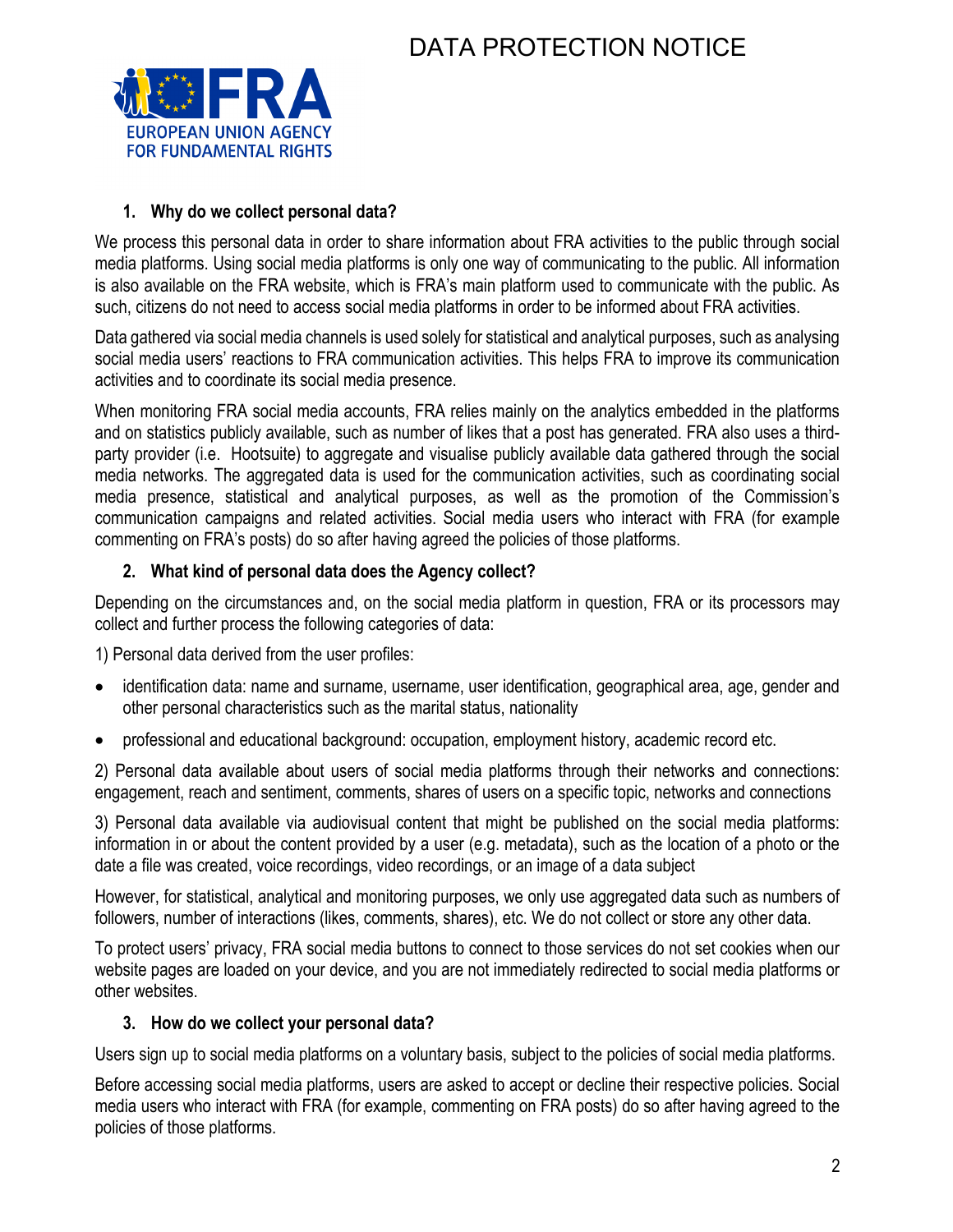

Only authorised staff of the FRA Communications and Events Unit are involved in the social media monitoring and related communication activities.

## <span id="page-2-0"></span>**4. Who is responsible for the processing your personal data?**

The Agency is the legal entity responsible for the processing of your personal data and determines the objective of this processing activity. The Head of Communications & Events Unit is responsible for this processing operati[on. .](mailto:Nicole.Romain@fra.europa.eu)

The data may also be processed by FRA external contractors providing communications services for events if, and when, running advertising campaigns on FRA's behalf. FRA also uses a third-party provider (i.e. [Hootsuite\)](https://www.hootsuite.com/legal/privacy) to aggregate and visualise publicly available data gathered through the social media networks.

Social media platforms are separate controllers for the personal data they process. To learn more on how the following social media platforms process your data, we encourage you to read the privacy policies of:

- [Facebook](https://www.facebook.com/privacy/center)
- [LinkedIn](https://www.linkedin.com/legal/privacy-policy)
- [Twitter](https://twitter.com/en/privacy)
- [Instagram](https://help.instagram.com/519522125107875/)
- <span id="page-2-1"></span>• [YouTube](https://policies.google.com/privacy?hl=en)

### **5. Which is the legal basis for this processing operation?**

This processing operation is necessary for the management and functioning of the Agency. More specifically, it is needed in order to share information about the Agency's activities to the public. Using social media platforms is only one way of communicating to the public. All information is also available on the Agency's website, which is the Agency's main platform used to communicate with the public. As such, citizens do not need to access social media platforms in order to be informed about the FRA's activities. This processing operation is also in line with the Agency's task to develop a communication strategy and promote dialogue with civil society, in order to raise public awareness of fundamental rights and actively disseminate information about its work, according to Article 4.1.(h) of its Founding Regulation (COUNCIL REGULATION (EC) No 168/2007 of 15 February 2007 establishing a European Union Agency for Fundamental Rights)

<span id="page-2-2"></span>Therefore, the processing is lawful under Article 5.1.(a) of the Regulation (EU) No 2018/1725.

#### **6. Who can see your data?**

During this process, your personal data can be accessed by:

- selected FRA staff of the relevant units (Communications and Events Unit staff members responsible for FRA social media accounts)
- authorised staff of the FRA contractors based in EU countries that are compliant with the EU Data Protection Regulation.
- <span id="page-2-3"></span>• Outside the Agency, recipients can include the respective social media platforms, as per their own specific policies, which we encourage you to read (See under Section 4 above)
	- **7. Do we share your data with other organisations?**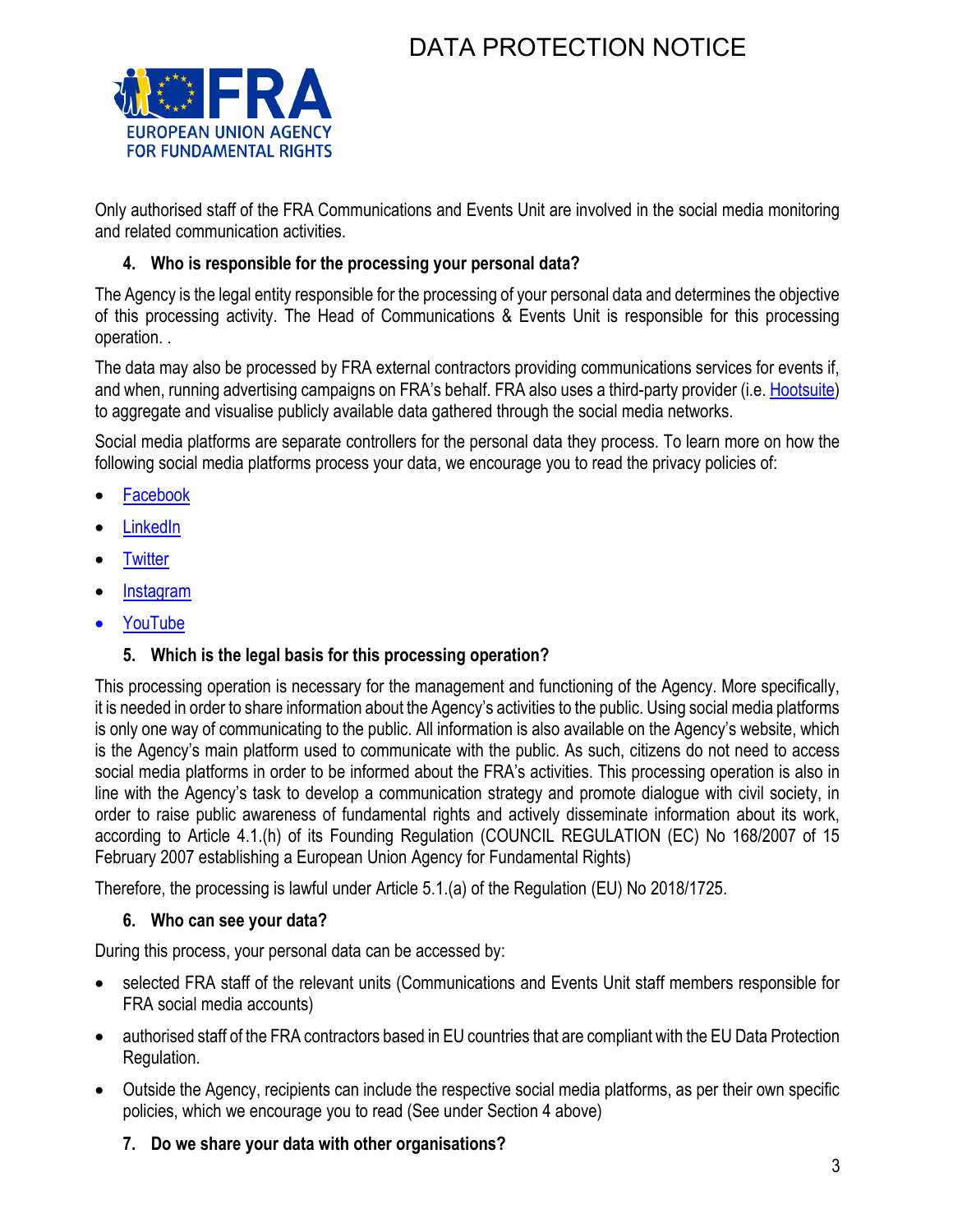

Personal data is processed by the Agency only. In case that we need to share your data with third parties, you will be notified to whom your personal data has been shared with.

## <span id="page-3-0"></span>**8. Do we intend to transfer your personal data to Third Countries/International Organisations?**

The Agency does not transfer any data outside of EU and EEA.

We encourage you to read the specific privacy policy of Hootsuite, for further information on possible transfers to third countries or international organisations in this particular regard.

Moreover, in the context of the social media platforms, which act as are separate controllers for the personal data they process, transfers outside of the EU and EEA might take place. To learn more on the specific categories of personal data which might be transferred in each case, we encourage you to read their respective privacy policies (please refer to Section 4 above).

### <span id="page-3-1"></span>**9. When will we start the processing operation?**

The date when the data subject visits the platform and, where applicable, the data subject submits personal data (e.g. comments on posts, etc.).

### <span id="page-3-2"></span>**10. How long do we keep your data?**

FRA will only store aggregated and numeric values of performance measurement in order to be able to compare its performance over a maximum period of 10 years.

### <span id="page-3-3"></span>**11. How can you control your data?**

Under Regulation 2018/1725, you have rights we need to make you aware of. The rights available to you depend on our reason for processing your information. You are not required to pay any charges for exercising your rights except in cases where the requests are manifestly unfounded or excessive, in particular because of their repetitive character.

We will reply to your request without undue delay and in any event within one month of receipt of the request. That period may be extended by two further months where necessary, taking into account the complexity and number of the requests.

You can exercise your rights described below by sending an email request to [communications@fra.europa.eu.](mailto:communications@fra.europa.eu)

11.1. The value of your consent

Since this processing operation is lawful, in accordance with the applicable legal framework, and concretely under Article 5.1.(a) of the Regulation (EU) No 2018/1725 (please refer to Section 5 above), you are not required to provide your consent.

### 11.2 Your data protection rights

a. Can you access your data?

<span id="page-3-4"></span>You have the right to receive information on whether we process your personal data or not, the purposes of the processing, the categories of personal data concerned, any recipients to whom the personal data have been disclosed and their storage period. Furthermore, you can have access to such data, as well as obtain copies of your data undergoing processing.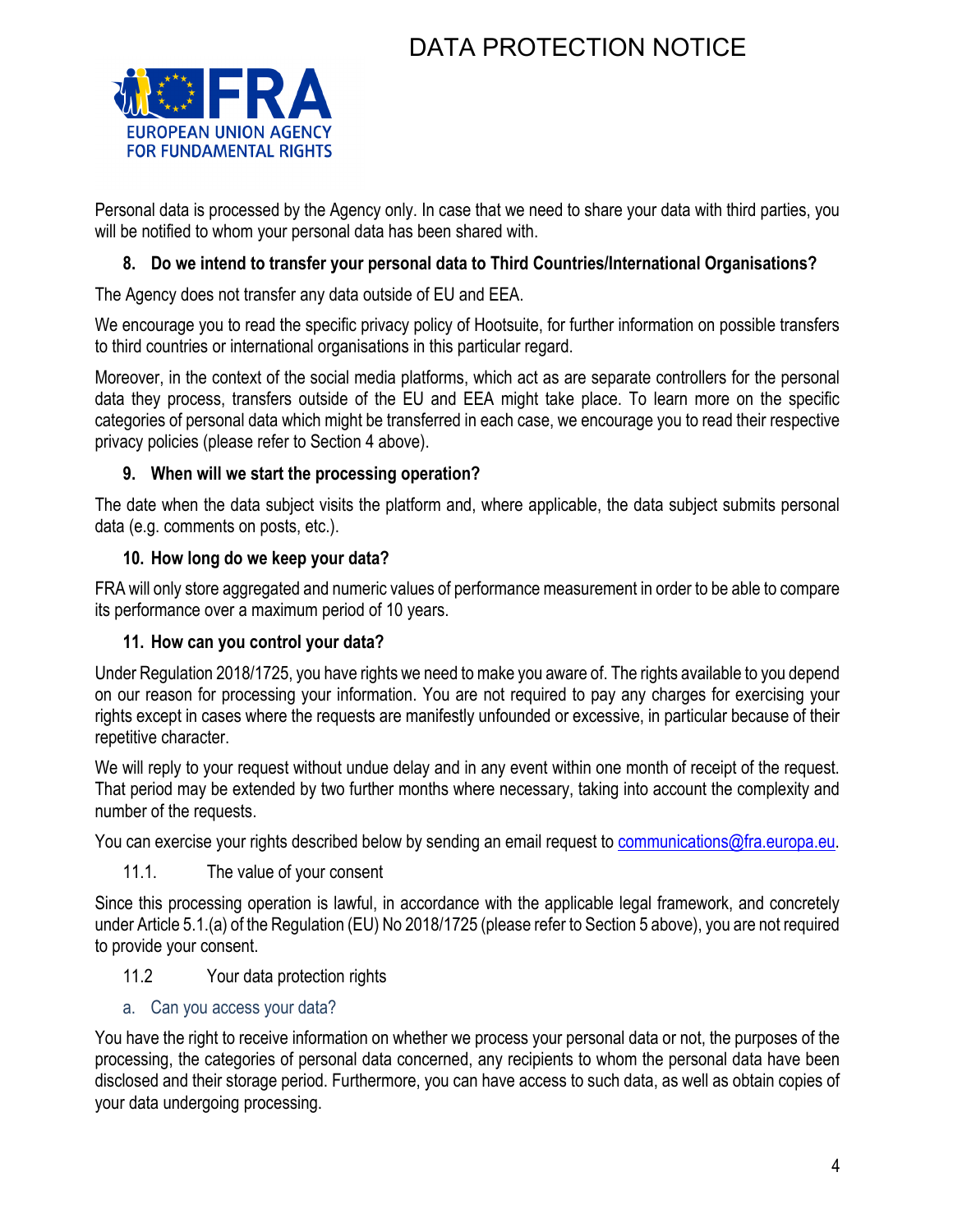

<span id="page-4-0"></span>b. Can you modify your data?

<span id="page-4-1"></span>You have the right to ask us to rectify your data you think is inaccurate or incomplete at any time.

c. Can you restrict us from processing your data?

You have the right to block the processing of your personal data when you contest the accuracy of your personal data or when the Agency no longer needs the data for completing its tasks. You can also block the processing activity when the operation is unlawful, and you oppose to the erasure of the data under specific legitimate grounds.

#### d. Can you delete your data?

You have the right to ask us to delete your data when the personal data are no longer necessary for the purposes for which they were collected, when you have withdrawn your consent or when the processing activity is unlawful. In certain occasions we will have to erase your data in order to comply with a legal obligation to which we are subject.

We will notify to each recipient to whom your personal data have been disclosed of any rectification or erasure of personal data or restriction of processing carried out in accordance with the above rights unless this proves impossible or involves disproportionate effort from our side.

e. Are you entitled to data portability?

<span id="page-4-2"></span>Data portability is a right guaranteed under Regulation 1725/2018 and consists in the right to have your personal data transmitted to you or directly to another controller of your choice.

In this case, this does not apply for two reasons: I) in order for this right to be guaranteed, the processing should be based on automated means, however we do not base our processing on any automated means; II) this processing operation is carried out in the public interest, which is an exception to the right to data portability in the Regulation.

#### <span id="page-4-3"></span>f. Do you have the right to object?

When the legal base of the processing is "necessary for the performance of a task carried out in the public interest or in the exercise of official authority vested in the Union institution or body" which is the case in most of our processing operations, you have the right to object to the processing. In case you object, we have to stop the processing of your personal data, unless we demonstrate a compelling reason that can override your objection.

### <span id="page-4-4"></span>g. Do we do automated decision making, including profiling?

No.

### <span id="page-4-5"></span>**12. What security measures are taken to safeguard your personal data?**

The Agency has several security controls in place to protect your personal data from unauthorised access, use or disclosure. We keep your data stored on computer systems with limited access to a specified audience only.

In the context of this particular processing operation, we also ensure that all FRA social media accounts are password protected. Furthermore, only authorised FRA staff has access to social media accounts and their monitoring. Such staff abide by statutory, and when required, additional confidentiality agreements.

### <span id="page-4-6"></span>**13. What can you do in the event of a problem?**